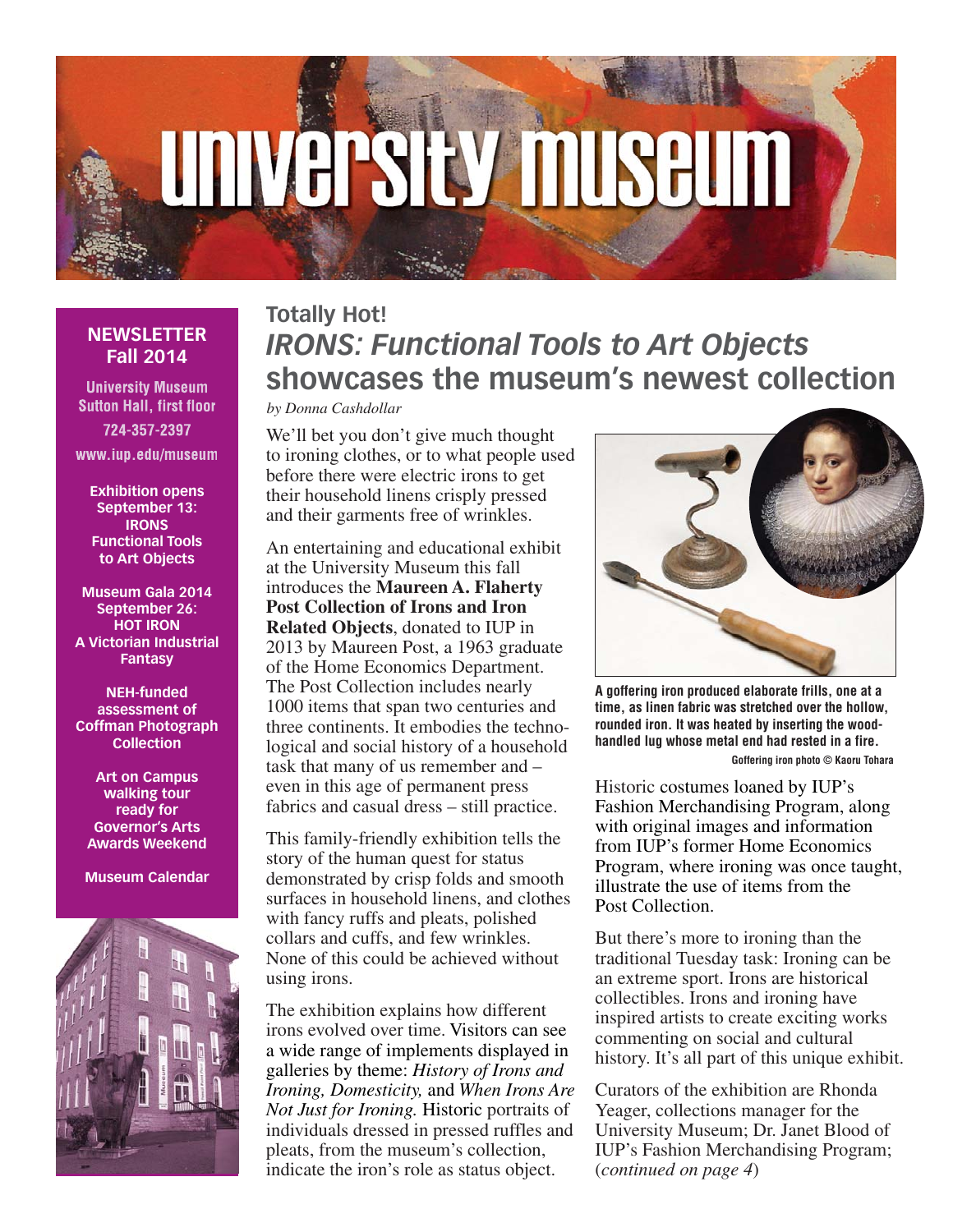# **"A Night in Venice" – remembering last year's gala fun**

## *by Laura Krulikowski*

The University Museum's 2013 gala "Masks, Music, a Night in Venice" was a party to remember. Guests in glitzy masks and festive mood dined on Venetian delicacies and were entertained by Harry's Bar House Combo, the IUP Little Big Band, and vocalist Joe Baunoch. In these photos, vocalist Laura Ferguson serenades party-goers, Michael Charnego persuades bidders in a live auction of art, antiques, event tickets, and a gemstone ring designed by G.C. Wyant especially for the event. Enjoying the dancing music are Elaine and Jim Palmer while Gary and Stacey Wyant model their masks. Finally, the dancers of the Mahoning Valley Ballet perform a Venetian inspired number.

The annual gala supports the Museum's admission-free exhibitions and related public programs. Proceeds from the evening also are used to build and care for the permanent collection of art and cultural objects.  $\infty$ 





**Photographs by Keith Boyer**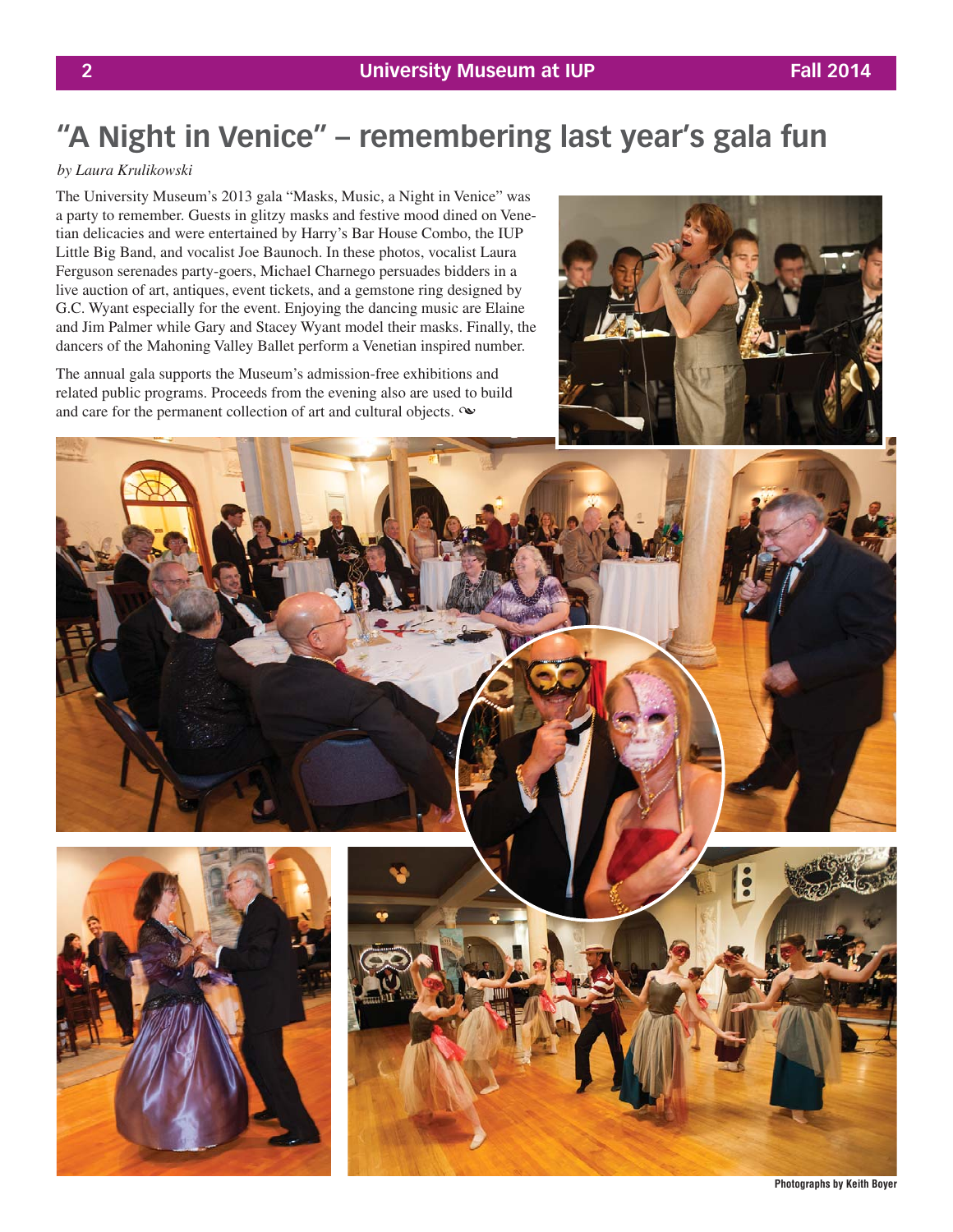# **Steampunk theme drives Gala 2014**

*by Becky Driscoll*

The Gala, as the main fundraiser for the University Museum at IUP, could be a decorous, low-key event. But not on Elaine Palmer's watch. As chair of the Gala committee, Elaine has a goal for the event beyond raising money for the museum. It should also be "a lot of fun!"

Typically, the theme of the Gala is connected with the current exhibit in the museum, and this year is no exception. To harmonize with the exhibit of irons and related art (see "Totally Hot," page 1), the Gala theme is "Hot Iron: a Victorian Industrial Fantasy." Many of those planning to attend will sport steampunk inspired accessories, and decorations hand-made by Barbara and Larry Kubala bring steampunk style to many of the tables (for more about steampunk, see "Victorian Futurist," below).

The evening will begin in the museum with hors d'oeuvres and a chance to take in the exhibit. Then



**Above, two of 14 whimsical steampunk table centerpieces created by Barbara and Larry Kubala. All of the centerpieces will be auctioned during the event.**

the fun moves to the Blue Room, where a buffet dinner will be offered. Entertainment, always a key feature of the Gala, will include students and faculty, dance and music. Also featured will be an antique music box.

Throughout the evening, a variety of silent auction items will be available for bid, among them a stay at Farnsworth House B & B, and a small sculpture by John McCombie. Later in the evening, a live auction will feature such items as a ring from Wyant Fine Jewelry and dinner for six with President Driscoll at the President's Residence. Dancing will round out the evening.

Whether you sport steampunk style or traditional cocktail apparel, don't miss this event. With a sassy theme, fabulous food, great entertainment, and alluring auction items, this year's museum gala promises to be a wonderful evening, and will certainly be "a lot of fun."  $\infty$ 

# **Victorian Futurist: a steampunk primer**

## *by Becky Driscoll*

What is steampunk, anyway? There isn't a single definition, but most aficionados agree that it involves advanced technology as it might have developed in the Victorian era – science fiction as it might have been conceived in the mid to late 19th century. It combines drawing room elegance with industrial era grit, and futurism with superseded technology. For many, H.G. Wells is the quintessential steampunk muse. Others favor Jules Verne.

Steampunk style adds industrialinspired accessories to Victorianinspired costume. Time is a

frequent theme. Clock parts and other hardware are frequently incorporated, as are metal tubing and distressed leather gloves, hats, and other garments. Metal goggles are a favorite starting place for a steampunk ensemble.

Some places to look for steampunk inspiration: Television series The Wild, Wild West; Warehouse 13; Firefly; Dr. Who; the movie The League of Extraordinary Gentlemen, and, of course, anything based on Jules Verne or H.G. Wells.  $\infty$